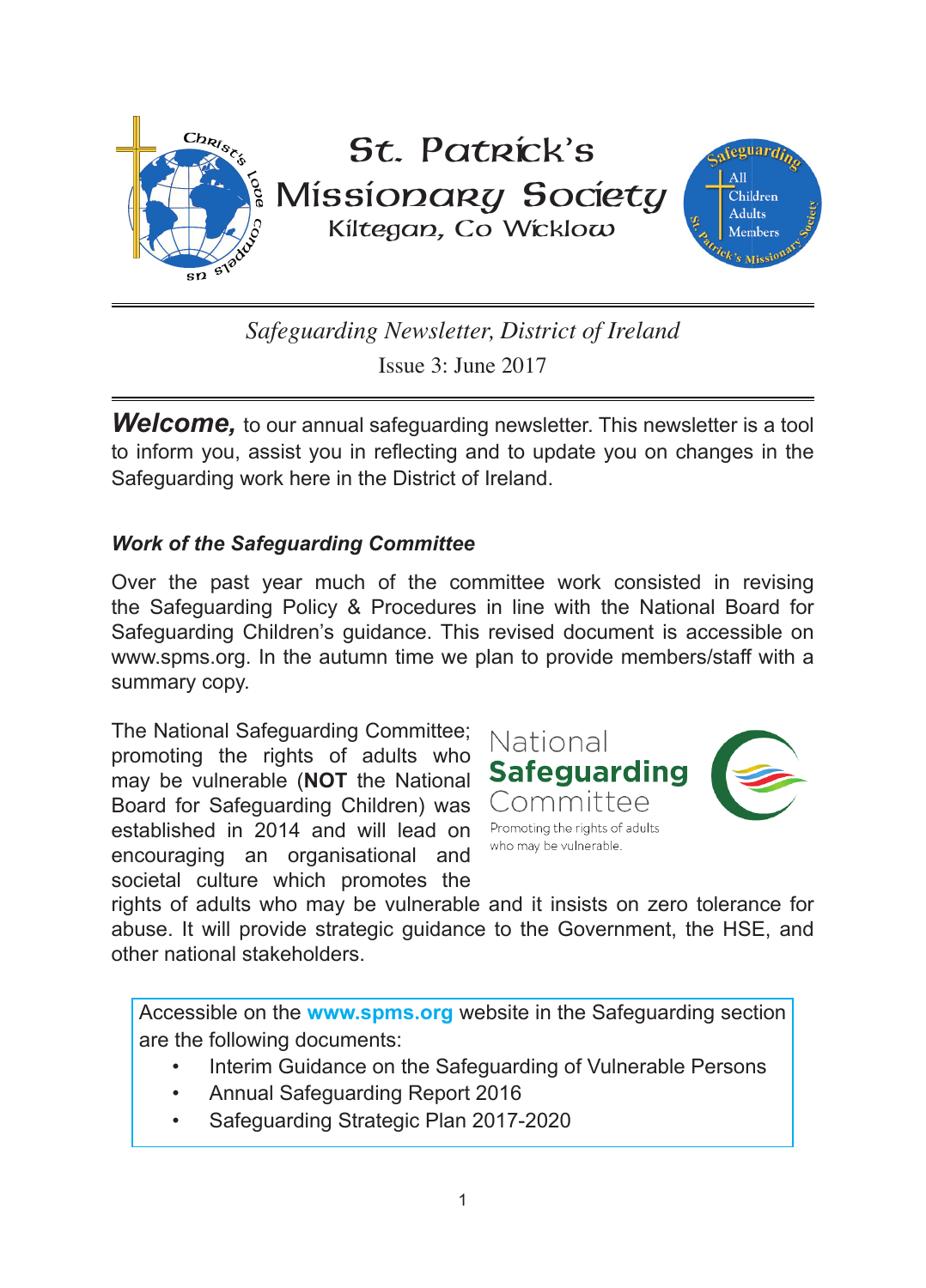## *Safeguarding Update Sessions*

Sandra has been facilitating update sessions for members and staff since April. Attendance at these update sessions will ensure compliance with Standard 5; Training and Support.

The update sessions will continue in the coming months to accommodate all members and staff, posters will be displayed advertising the dates and time for these sessions.



### *Garda Vetting*

All members are required to complete the Garda Vetting process, if you have not availed of this please contact Sandra Neville (Garda Vetting Liaison Person). If you are unsure whether or not you have been vetted you may check with Sandra.



#### *Celebret Card*

The celebret card will be issued to you by Fr Tomás O'Connor (District Leader), this lasts for one year (expiry date May 1st, 2018). Kiltegan,

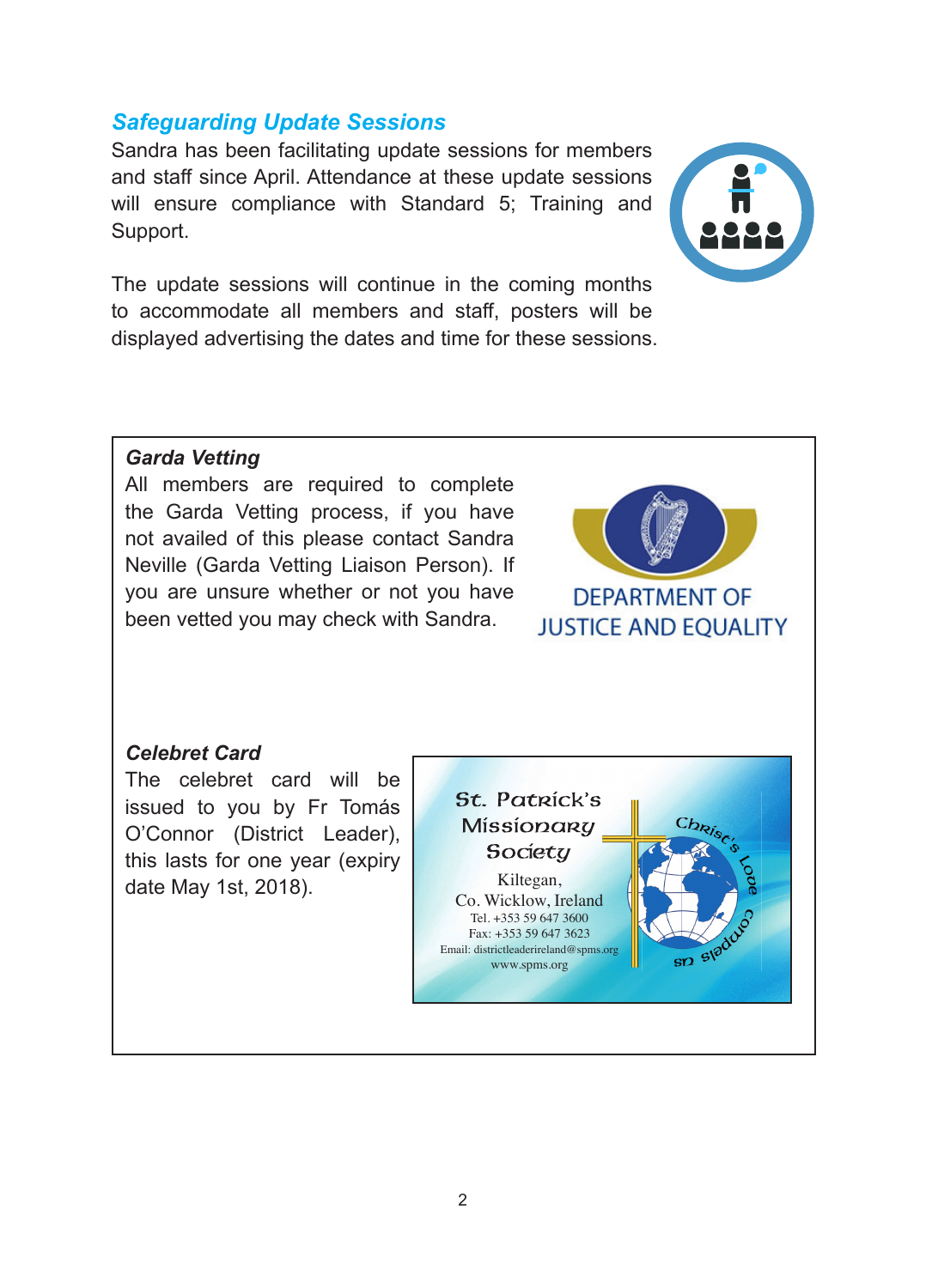# *NBSCCCI News (www.safeguarding.ie)*

Guidance on Ensuring All Clerics/ Religious, who are Members of the Church Body and are Ministering with Children in an External Organisation/ Church Body, Agree to Follow Effective Safeguarding Practice.



It is important that where clerics/religious are ministering with children in an external organisation or Church body, the Church authority must have agreement from the external organisation or Church body that effective safeguarding policies and procedures are in place. To do this, the Church authority should have written agreements in place for every cleric/religious who is ministering with children in an external organisation or Church body.

This agreement should include:

- That the organisation for whom the member is ministering has safeguarding policies and procedures in place;
- That the member ministering in this external organisation understands that while they are working for that organisation, the safeguarding policies and procedures must be adhered to.

As part of this guidance we have introduced the Priest's Agreement, every member will be given a copy to sign and a copy to retain. This document will be shared with all during the various workshops.

If anyone wishes to receive a copy prior to this they can contact Sandra Neville (Neville.sandra@gmail.com or 087 9844779).